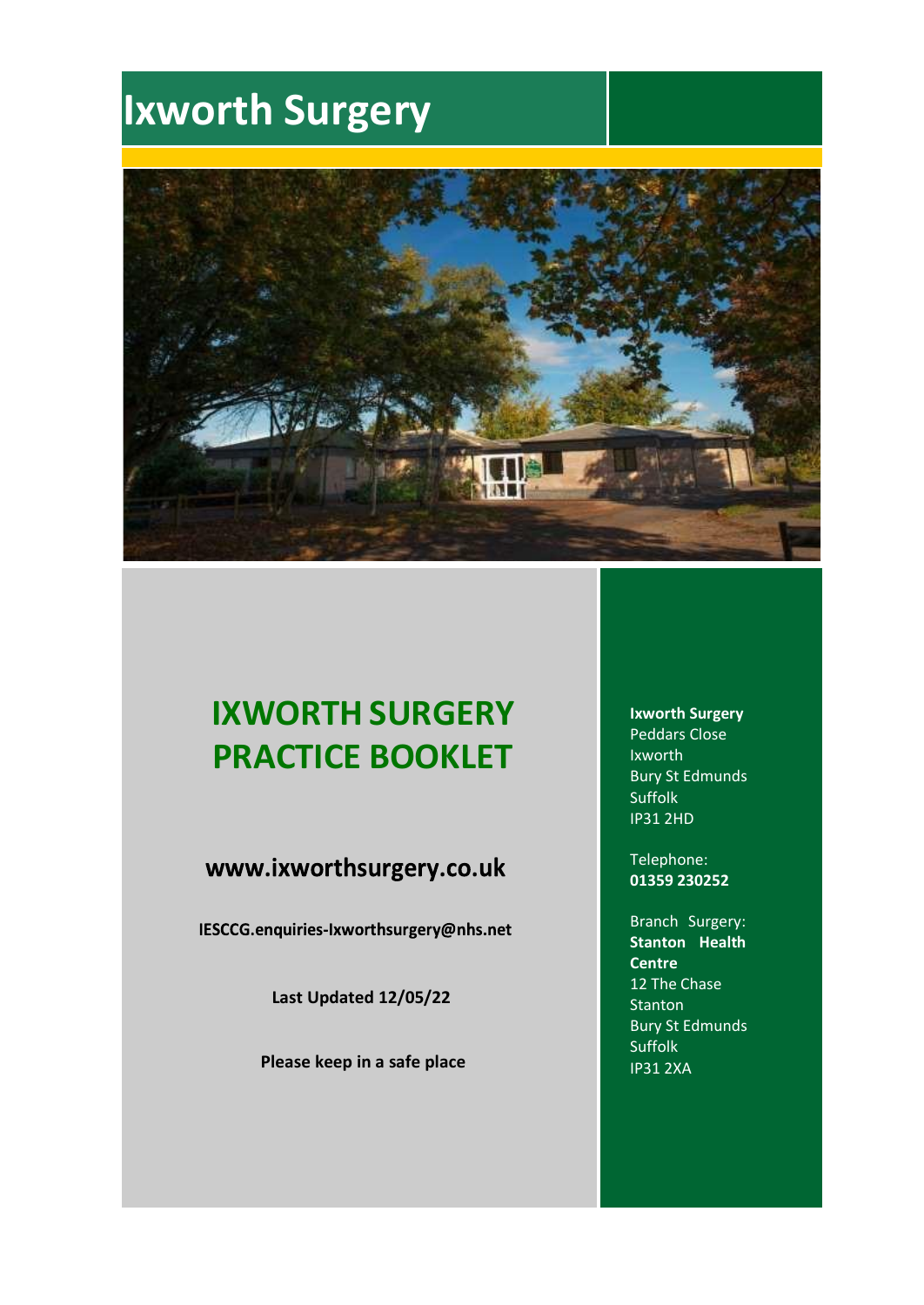### **WELCOME**

At Ixworth Surgery we acknowledge that village life remains distinct from that in a town. Our aim is to provide excellent 21<sup>st</sup> century medical care, whilst retaining the traditional style and personal approach of country doctoring.

The practice now offers free WiFi to all its patients whilst they are in the waiting room.

Please check our screens in the Reception area for useful information and updates when you visit the surgery.

#### **SURGERY TIMES Ixworth:**

Monday, Wednesday, Thursday & Friday 8.00 am to 6.30 pm Tuesday 7.00 am to 6.30 pm

Out of Hours Service from 6.30 pm to 8.00 am daily and weekends is provided by NHS 111. Please dial 111 for this service. This will be charged at local call rate.

### **Stanton:**

Doctors - Monday, Tuesday, Thursday and Friday mornings 9.00 am to 11.30 am

Practice Nurse - Thursday 10:50-12:20

Healthcare Assistant - Monday 10:50-  $12:20$ 

### **DISABLED ACCESS**

Car spaces for the disabled are marked in the car park. Wheelchair access to the building is via the front entrance. Patient services are provided at ground floor level. A disabled patients WC is provided. If access proves difficult for any of our disabled patients, we would be happy to consider any suggestions for improvement.

### **YOUR DOCTORS**

### **Dr Anne Tebbit**

BSc (Hons), MBBS, MRCP(UK), DFFP London 1991 Qualified from Kings College London in 1991. Joined Ixworth Surgery as a part time partner in 1997 and has special interests in women's health.

### **Dr Calum Hart**

MBChB, DA, ACCAM Aberdeen 1988 Qualified from Aberdeen in 1988. Joined Ixworth Surgery as a part time partner in 1999 and has special interests in immediate care and minor Surgery.

### **Dr Vijay Chandraraj**

MBChB, MRCGP

Qualified from Liverpool in 2000. Joined Ixworth Sugery in 2008 and has interests in musculoskeletal medicine and minor surgery.

### **Dr Karoline Chan**

Bmed Sci, MBBS, DLOHNS, MRCGP Qualified from Nottingham in 1996. Joined Ixworth Surgery in 2008 and has interests in ENT and musculoskeletal medicine.

### **Dr Annie Cook**

MB BChir 2015 University of Cambridge Joined Ixworth Surgery in August 2020 Special interests in Palliative Care.

### **Dr Laura Smart**

MB ChB 2002 Leic Joined Ixworth Surgery Jan 2021

**Dr Lesley Letellier** MBChB (Hons), BSc Med. Sci, MRCPMRCGP Joined Ixworth Surgery Feb 2022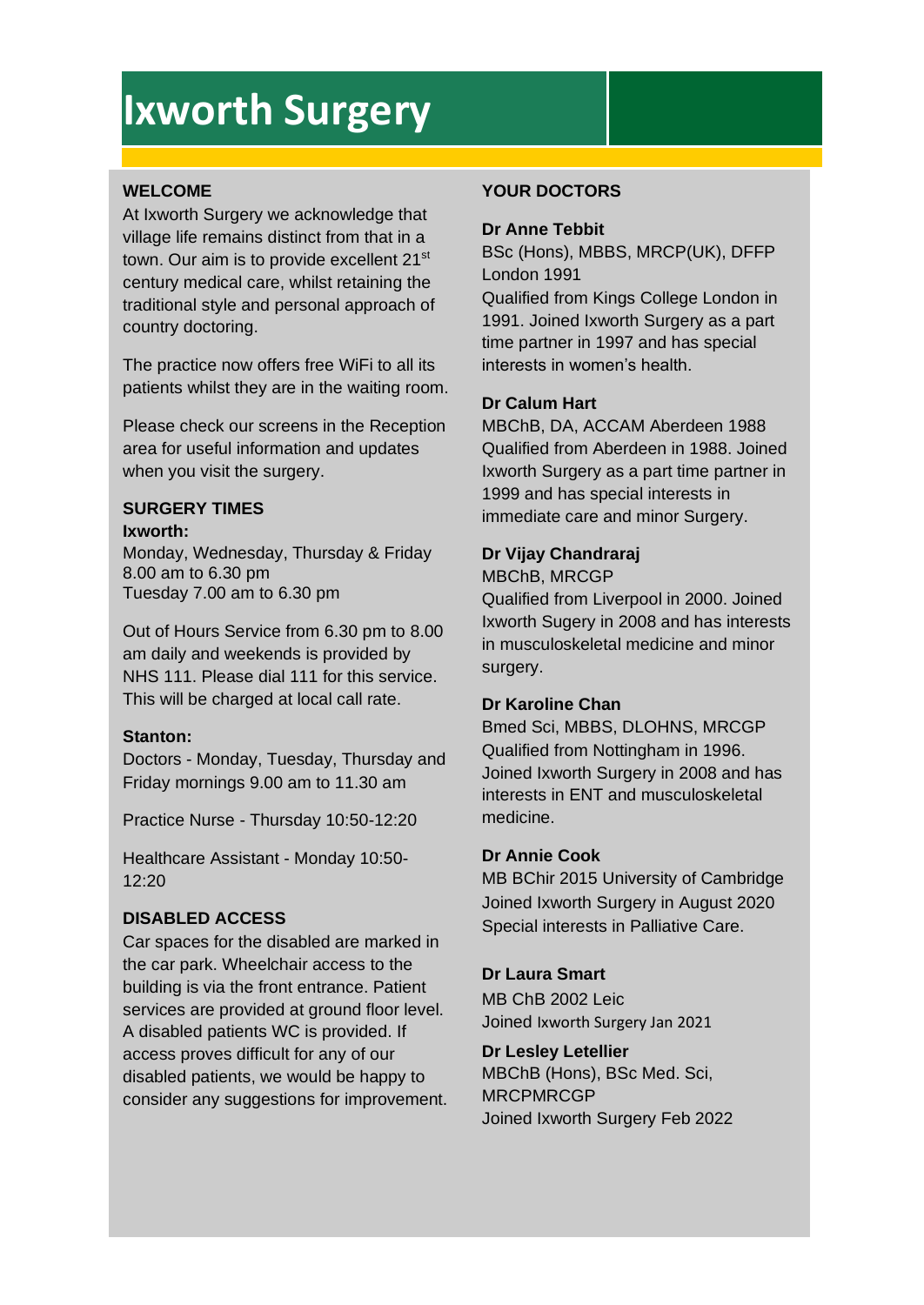### **WHICH DAYS ARE THE DOCTORS HERE?**

### **Monday Morning**

Dr Chandraraj (Stanton) Dr Hart Dr Letellier

### **Monday Afternoon**

Dr Chandraraj Dr Hart Dr Letellier

### **Tuesday Morning**

Dr Tebbit (alternate weeks) Dr Hart Dr Chandraraj Dr Smart Dr Letellier

### **Tuesday Afternoon**

Dr Tebbit (alternate weeks) Dr Chandraraj Dr Smart Dr Letellier

### **Wednesday Morning**

Dr Chandraraj Dr Chan Dr Cook

### **Wednesday Afternoon**

Dr Chandraraj Dr Chan Dr Cook

### **Thursday Morning**

Dr Chan Dr Tebbit (Stanton) Dr Cook Dr Letellier

### **Thursday Afternoon**

Dr Chan Dr Tebbit Dr Cook Dr Letellier

### **Friday Morning**

Dr Chan Dr Tebbit Dr Smart

### **Friday Afternoon**

Dr Chan Dr Tebbit Dr Smart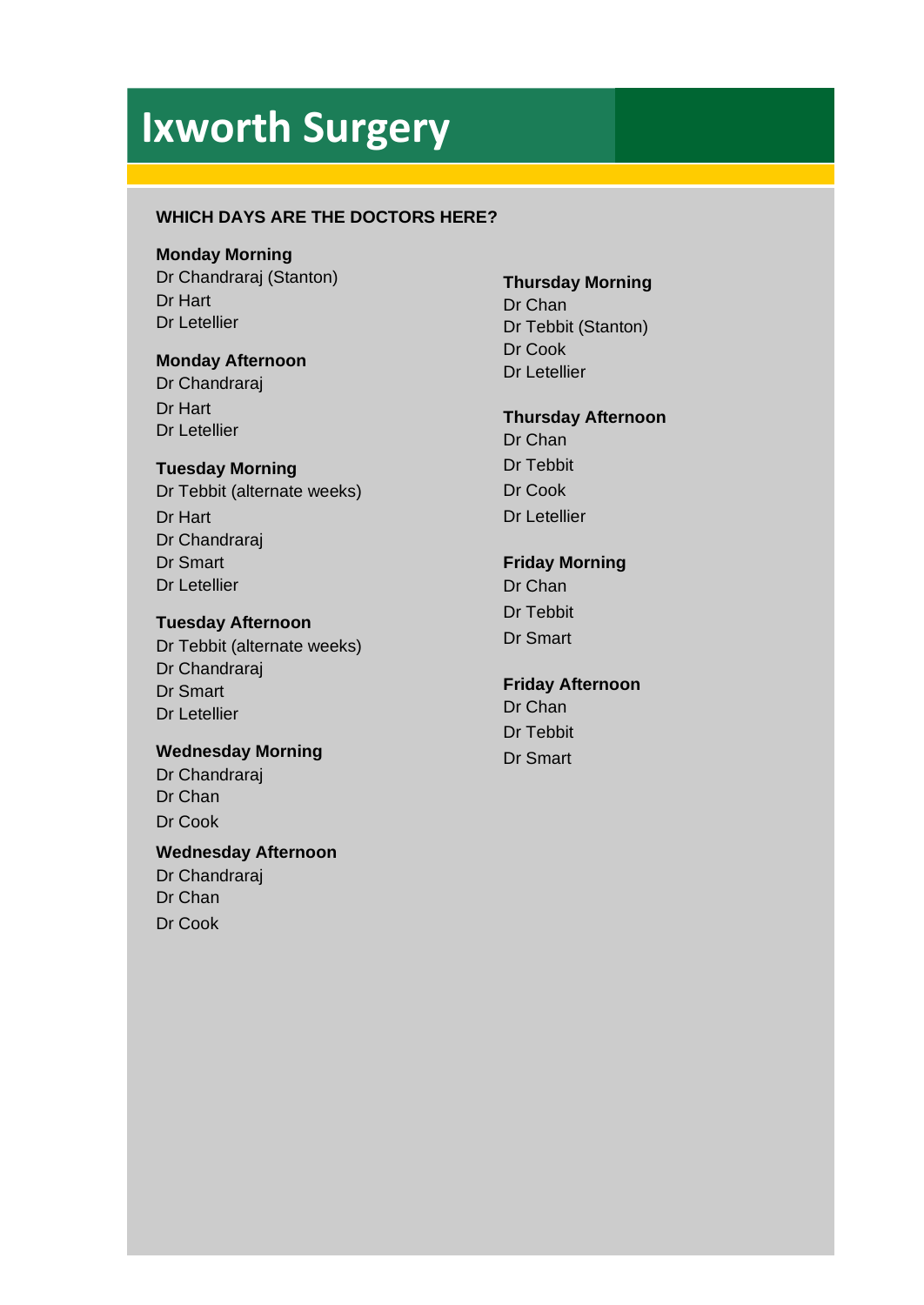### **YOUR STAFF**

**MANAGEMENT TEAM**

Josh Williams Operations Manager

Sarah Clarke Reception Manager

Sara DeBlassie Business Manager

### **NURSING TEAM**

Hazel Tully, Nurse Practitioner Anna McVittie, Nurse Practitioner, Louise Shields, Nurse Practioner, Georgina More, Practice Nurse, Claudia de Ceita, Practice Nurse, Audrey Black, Lead Practice Nurse, Hayley Seley, Practice Nurse

**HEALTHCARE ASSISTANTS** Kathrin Rauktiene

### **PHARMACISTS**

Rita Okeke Hannah Lockwood Paul Heeks

### **DISPENSING TEAM**

Katrina, Dispensary Manager, Justine, Linda, Jacqui, Lauren, Dawn, Sam, Emily, Cherry, Erin, Liz, Lucy and Louise

**MEDICAL SECRETARIES** Lynn, Mollie and Courtney

**PAYMENT ADMINISTRATOR** Anita

### **RECEPTION TEAM**

Lesley, Mandy, Lynn, Jane, Caroline, Ilana, Clare and Sally

**DATA TEAM** Lynn, Mollie and Courtney

### **ASSOCIATED STAFF**

### **COMMUNITY NURSES Tel: 0300 1232425**

Their task is to provide nursing care to patients who are too unwell to leave their homes and patients requiring homecare following a stay in hospital. These nurses work in close liaison with the Doctors who refer patients to them when necessary. They can be contacted by telephone..

### **MIDWIFE**

### **Self-referral at [www.whs.nhs.uk/pregnancy](http://www.whs.nhs.uk/pregnancy)**

The midwife, with the Doctor, provides antenatal and postnatal care. She runs a weekly antenatal clinic at the Surgery. She organizes antenatal classes and also visits all mothers and new babies following their discharge from hospital.

### **HEALTH VISITING TEAM**

Tel: 01359 253915 The Health visitors are registered nurses with extended training in family relationships and child development. Their aim is to promote health and prevent ill health.

### **Child Health Clinics**

Ixworth Surgery 2nd Wednesday and 4th Wednesday of each month.

Stanton Bluebells Children's Centre every Tuesday 1.30 - 3.30pm

RAF Honington Community Centre 1st and 3rd Thursday of each month 10.00-12.00pm

Thurston, New Green Centre 3rd Thursday each month 10-11am

Woolpit Health Centre 1st and 3rd Wednesday each month 2-4pm

### **DIETICIAN**

If indicated the doctor will refer you to the Dietician who visits the surgery once a month.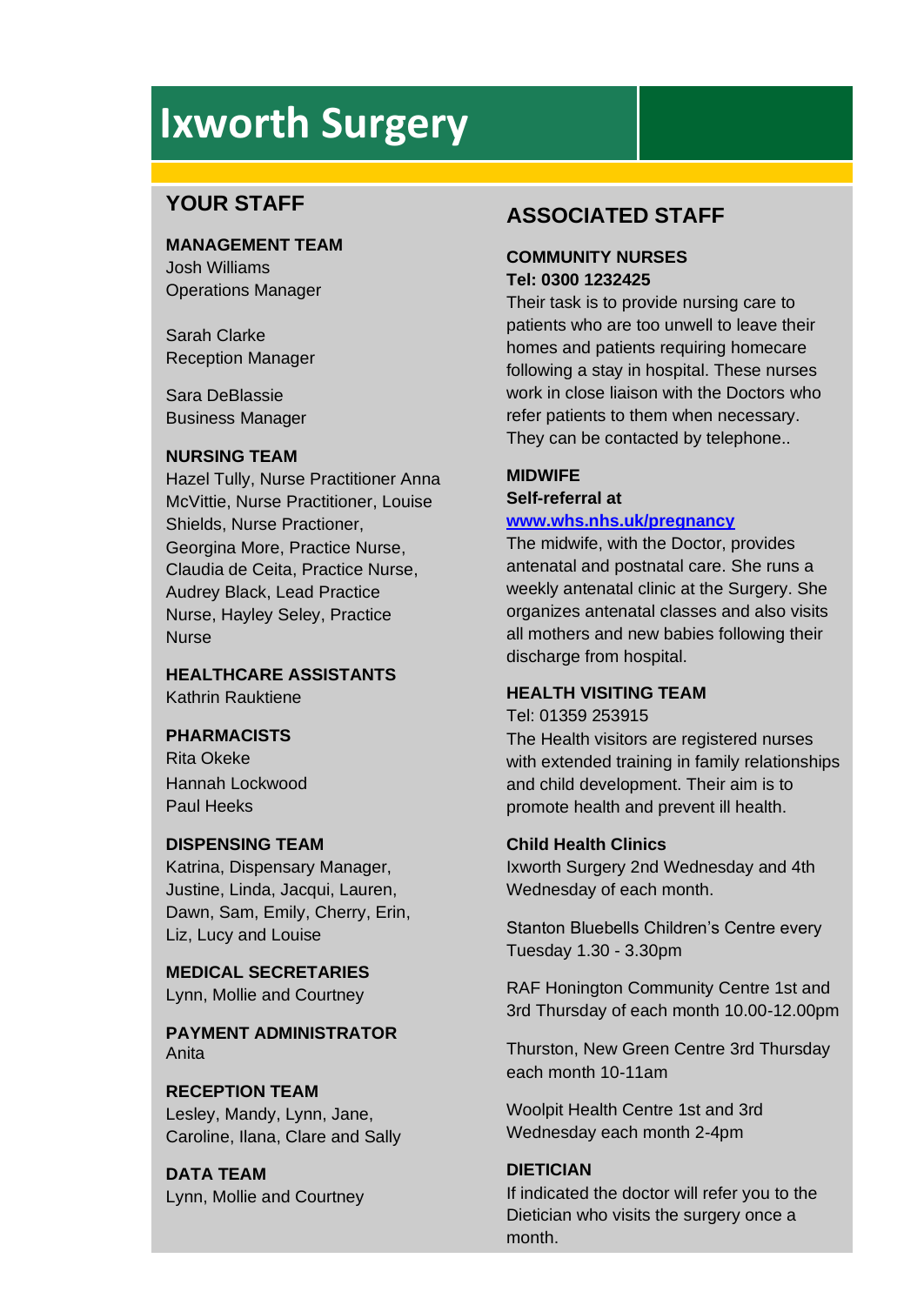### **CARERS**

If you are a carer and require further information, advice, support or reassurance please contact Reception on 01359 230252.

### **ORTHOPTIC CLINIC**

The Orthoptic Clinic is held once a month. Appointments are made by referral from your Doctor.

### **DISPENSARY/REPEAT PRESCRIPTIONS**

Opening Time: Monday to Friday 8.30am to 6.30pm Saturday 9.00am to 1.00pm

We dispense medicine directly from the surgery to almost all patients. We can also make up prescriptions issued elsewhere eg. Own GP, dentist or the hospital for patients or people not registered with us. We stock most common medicines and can obtain special drugs.

Payment can be made by cash or credit card.

**How do I get a repeat prescription?** 

We have a computerised prescribing system and if you need regular medication you will be given a printout with the drugs you take listed on it. Tick the items you require and either bring the printout to dispensary, send it by post, or complete the online Repeat Prescription form.

### **Please order your repeat prescription well in advance**

On leaving your order at the dispensary during the working week it will take 48

hours (if ordered before 5pm) for your repeat prescription to be processed, excluding Saturdays, Sundays and Bank Holidays. The usual quantity is for one month (28 days). Sometimes you will be asked to see the doctor before any more repeat prescriptions are given.

### **Repeat prescription delivery service**

We deliver medication to patients of the practice. We also collect repeat prescription requests from Barningham Post Office, Hopton Post Office, Pakenham Post Office, Stanton Post Office and Rolfe's Butchers in Walsham Le Willows. Please contact us to find out more information and/or arrange this service.

If you use any of the above delivery services you can pay for you prescription by cash or credit card.

Only patients under 16 or over 60 are exempt from NHS prescription charges and do not need to advise us of their exemption certificate, pre-payment certificate, income support etc, please advise us each time you order medication so that we can fill in the reverse of the prescription on your behalf.

### **Social Prescriber**

A social prescriber is in the practice on Fridays and can assist with all types of social concerns, including connecting with social activities and groups help with benefits and help in the home.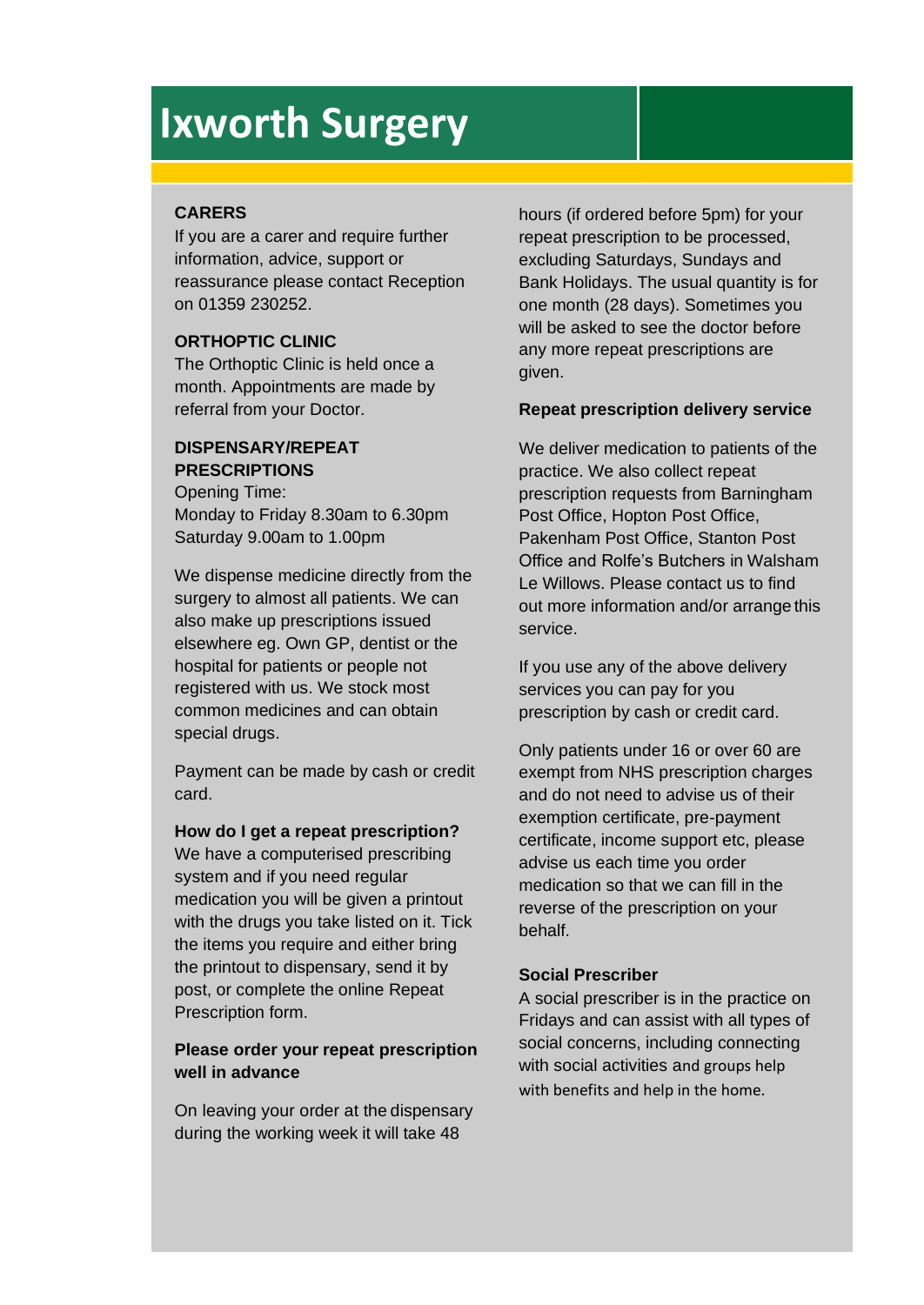### **OTHER INFORMATION**

#### **Practice Area**

Stanton, Walsham le Willows, Wattisfield, Badwell Ash, Gt Ashfield, Stowlangtoft, Norton, Tostock, Thurston, Gt Barton, Pakenham, Ixworth, Bardwell, Hepworth, Barningham, Market Weston, Coney Weston, Ixworth Thorpe, Sapiston, Euston, Fakenham Magna, Honington, Troston, Gt Livermere, Lt Livermere, Ampton, Ingham, Barnham

### **How to I register?**

Providing you reside within our Practice area as above, you can register with us. It's easy! Simply call into the surgery and complete a Registration Form. On completion, you will be registered onto our computer system and will be eligible for medical assistance straight away. During the registration process you will be allocated a named accountable GP, who will have overall responsibility for your care, you can however make an appointment with any of the available clinicians at the surgery. If you would like to know who your accountable GP is please ask at reception. Your medical records will be automatically transferred by the Health Authority from your previous Practice, a New Patient Check with the Health Care Assistant is available on request. This is a basic appointment to gather medical history etc. and to welcome you to our Practice. You may choose to complete a form to give consent to someone with whom we may discuss your medical health. There is no obligation but please ask at reception if you would like a consent form.

Along with the registration form there is a New Patient Questionnaire to Complete and also a form for you to be

able to express your sharing preferences.

### **Temporary Residents**

We provide a Temporary Patient service for anyone staying within our Practice area. This could be whilst on holiday, staying with relatives etc. Just call into the Surgery, fill in one of our Temporary Resident Forms and we will assist you.

**How do I make an appointment?** All

consultations are by appointment and can be made at Reception, or by telephoning 01359 230252 during opening hours. Please book well in advance for routine appointments. After taking some details, the receptionist will offer you the next available appointment with the most appropriate member of the team.

Appointments for blood tests are available up to 10.30 each morning. Once these are fully booked, you may be asked to attend the hospital for your blood test.

In addition to this some appointments can be made via the online system. To have access to the online system please ask at reception.

### **Failure to Attend (DNA)**

If you no longer require your appointment, please phone to cancel it – someone else may need it!

### **What if I want to know the result of a test?**

Please telephone 01359 230252 after 2.00 pm. This line is confidential.

**What if I want to request a visit?**  Telephone 01359 230252 before 10am if possible and ask the receptionist. The request will be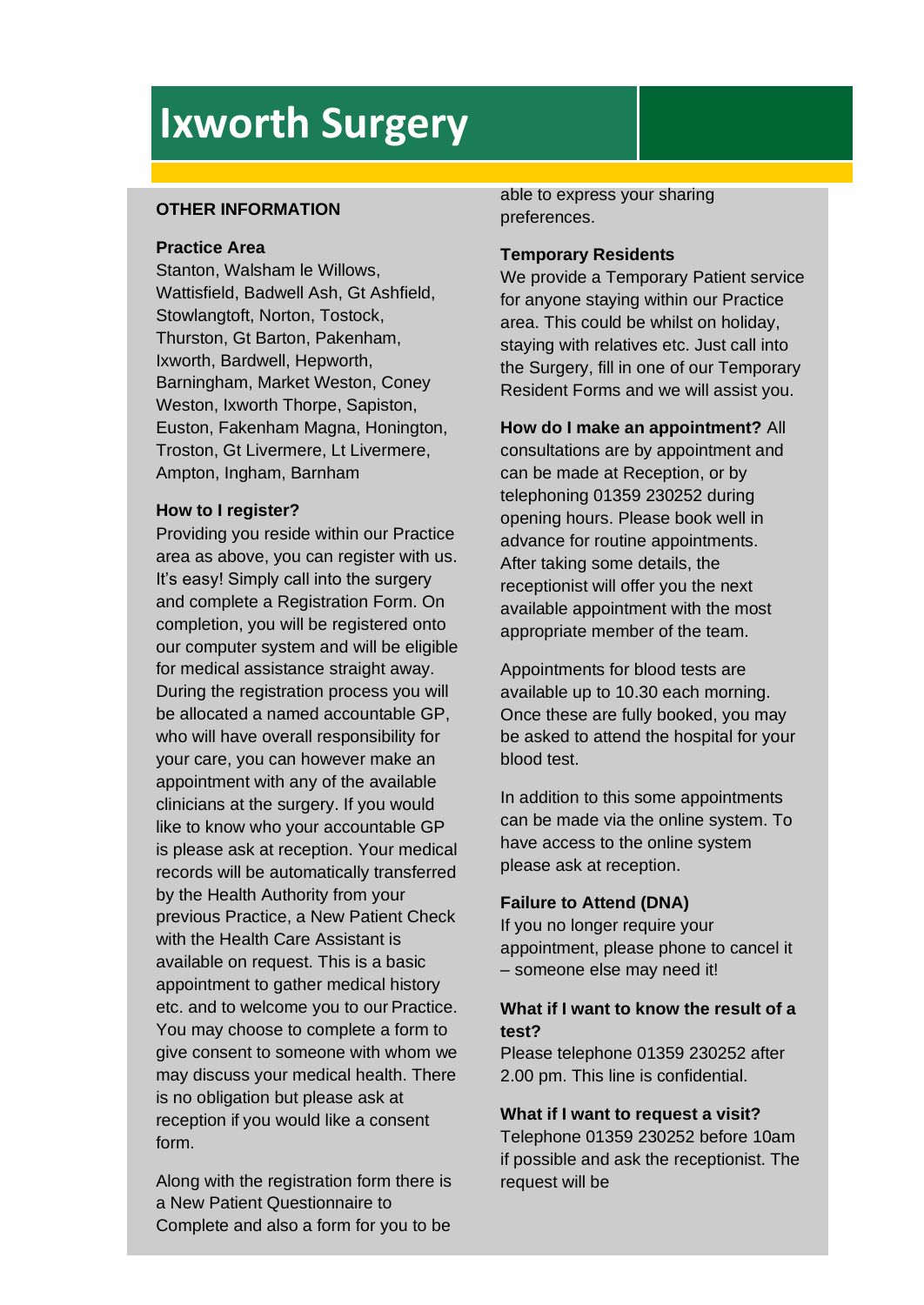passed to the clinical team who may contact you and offer advice as well as discussing the visit. Alternatively, the clinical team may ask the receptionist to contact you confirming that your visit has been accepted.

### **What if you want to talk to a doctor on the telephone?**

Telephone 01359 230252 and ask to speak to the doctor. The doctors are happy to talk to you on the telephone as this can sometimes save having a face to face appointment.

### **What if I need a special medical examination?**

Telephone 01359 230252 and the receptionist will make an appointment for you. Each doctor has set appointment times for such examinations as they require more time than can be allocated during a normal surgery. There may be a charge for non-NHS medicals.

### **Out of Hours**

If you need urgent medical attention or advice when the surgery is closed please dial 111 direct.

**Patient Responsibility** Patients are asked to keep appointments promptly and to notify the surgery as soon as possible of a cancellation. Valuable surgery time is wasted by those patients who do not attend booked appointments. Appointments can now be cancelled by leaving a message on the telephone system or on line. Patients who are violent or abusive to Doctors, Staff or

other persons on practice premises may be removed from the practice list and referred to NHS England for registration at another practice.

### **Information**

The Doctors, Staff and everyone else working for the NHS have a legal duty to maintain the highest level of confidentiality about patient information. The Data Protection Act requires everyone who handles personal information to comply with a number of important principles and these are strictly adhered to within the surgery. Everyone should be able to see the information that is kept on their medical records. If you wish to see your own medical records you should ask your Doctor or submit a request in writing to the Practice.

The practice privacy notice advises who else we may share data with. We will only give your relatives, friends and carers information if you want us to and have signed a consent form.

### **The Patient Association**

This group was established in 1988 and all patients who register with Ixworth Surgery are automatically members. There are no charges. The aims of the group are:

- To enhance communication and collaboration between the patients and the surgery
- Arrange free Health Education sessions on various topics for patients.
- To provide a volunteer transport scheme to enable patients with no other means of reaching either the Ixworth or Stanton surgery to attend for consultation. Patients are not charged for the transport service but donations can be made to the association.

For further information please see the screens at Ixworth Surgery or ask at Reception.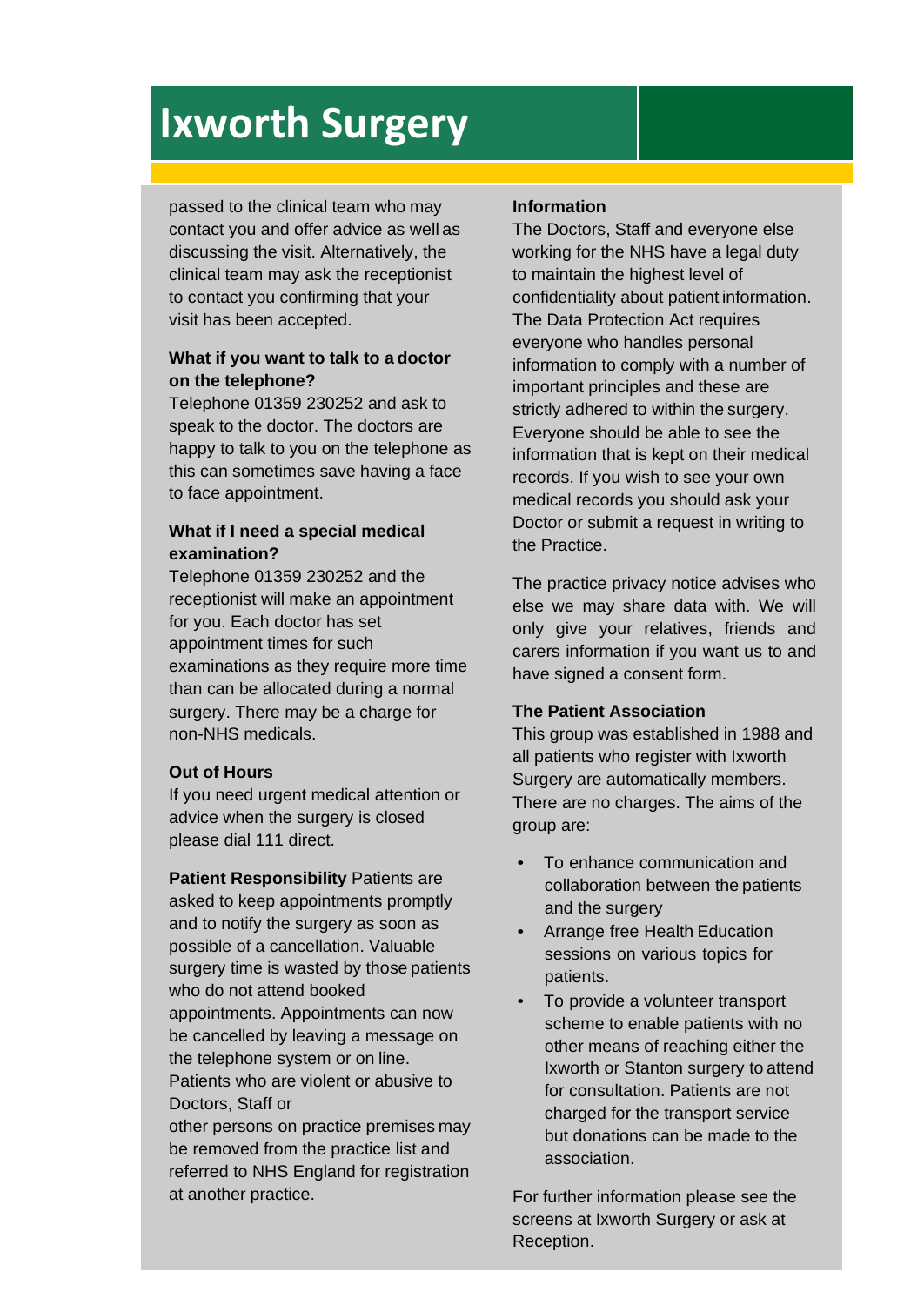### **Nursing Responsibilities**

Our Nursing Team is currently made up of 3 Nurse Practitioners and 4 Practice Nurses and between them they are able to deal with a wide range of items, freeing up valuable Doctors time for those more complex cases. Below are just a few examples, if you are unsure please ask the receptionist who will be more than happy to ensure your appointment is booked with the most appropriate clinician.

Acute and Minor Illness Cervical smears Asthma Checks Well Man/Woman Checks Travel advice and vaccinations Diabetic Advice Diet Advice Menopause and HRT Advice Minor Illness Cuts/ Abrasions etc. **Dressings** Ear Syringing Blood Tests/ Blood Pressure **Minor Surgery** Baby Immunisation Clinic Smoking Cessation

### **Healthcare Clinic**

Our Healthcare Assistant also offers Blood Tests, ECGs, Blood Pressure checks, New patient checks, Stop Smoking, Weight Clinic and Dressings.

### **Travelling Abroad**

We offer travel vaccinations and information for people travelling abroad, some of which are chargeable. Please contact us as soon as possible after booking your trip abroad, you will need to complete a form with details of your trip. This can be collected from the surgery or downloaded from our website. An appointment will be made for you when the completed form is returned. The website [www.fitfortravel.nhs.uk](http://www.fitfortravel.nhs.uk/) is also a useful site for information before your trip.

### **Advice on Self Certification**

Any patients off sick from work for any length of time can self certify for the first working week. Only after then will you require a Medical certificate signed by your Doctor.

### **Complaints Procedure**

While we strive to give all our patients the best possible service, we appreciate from time to time complaints arise and will listen and rectify any problems we are notified of. In the first instance please to put any complaints in writing and address to the Management Team.